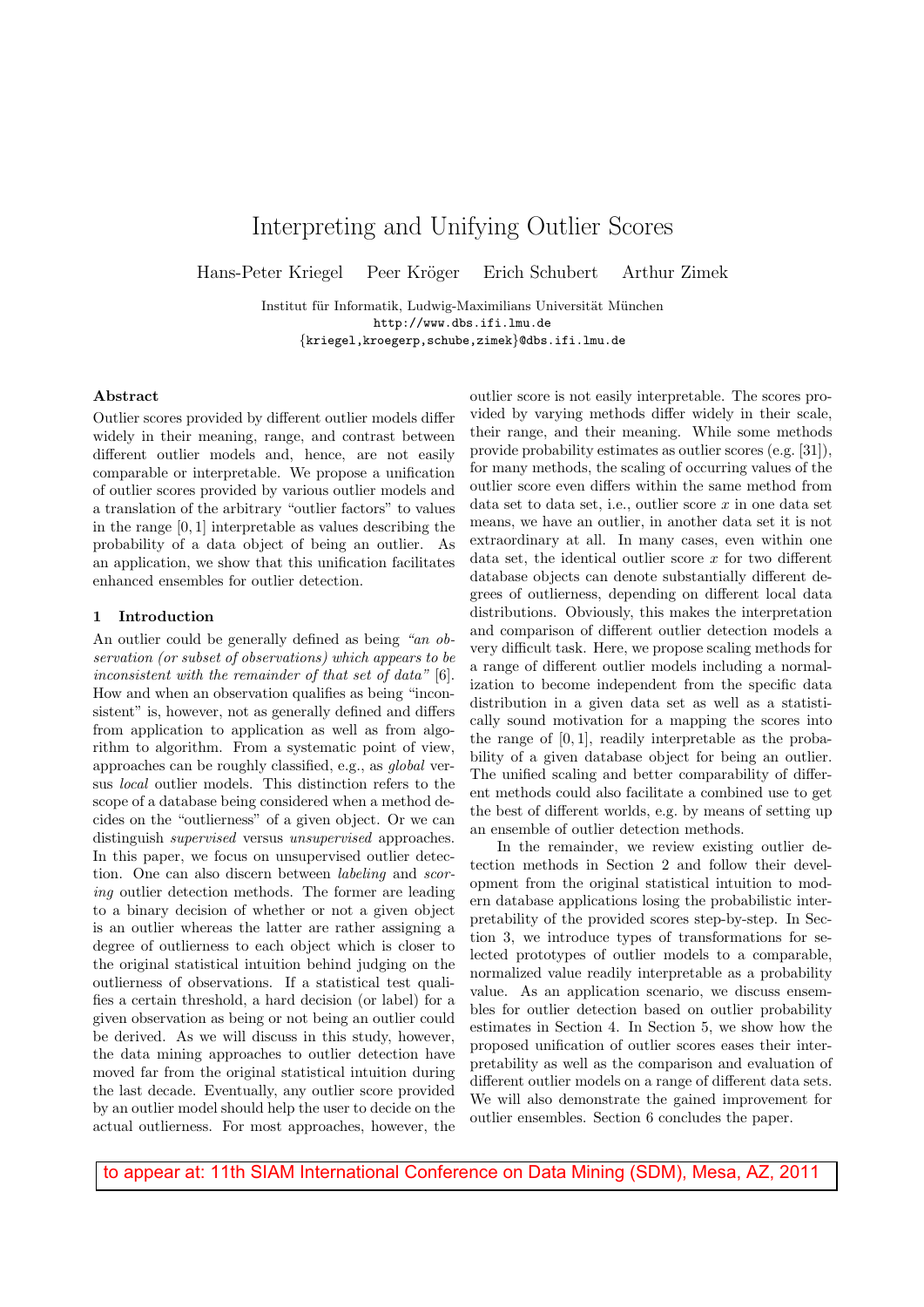# **2 Survey on Outlier Models**

**2.1 Statistical Intuition of Outlierness** We are primarily interested in the nature and meaning of outlier scores provided by unsupervised scoring methods. Scores are closer than labels to discussing probabilities whether or not a single data point is generated by a suspicious mechanism. Statistical approaches to outlier detection are based on presumed distributions of objects relating to statistical processes or generating mechanisms. The classical textbook of Barnett and Lewis [6] discusses numerous tests for different distributions depending on the expected number and location of outliers. A commonly used rule of thumb is that points deviating more than three times the standard deviation from the mean of a normal distribution are considered outliers [27]. Problems of these classical approaches are obviously the required assumption of a specific distribution in order to apply a specific test. There are tests for univariate as well as multivariate data distributions but all tests assume a single, known data distribution to determine an outlier. A classical approach is to fit a Gaussian distribution to a data set, or, equivalently, to use the Mahalanobis distance as a measure of outlierness. Sometimes, the data are assumed to consist of k Gaussian distributions and the means and standard deviations are computed data driven. However, mean and standard deviation are rather sensitive to outliers and the potential outliers are still considered for the computation step. There are proposals of more robust estimations of these parameters, e.g. [19,45], but problems still remain as the proposed concepts require a distance function to assess the closeness of points before the adapted distance measure is available. Related discussions consider the robust computation of PCA [14, 30]. Variants of the statistical modeling of outliers have been proposed in computer graphics ("depth based") [25, 46, 51] as well as databases ("deviation based") [4, 48].

**2.2 Prototypes and Variants** The distance-based notion of outliers (DB-outlier) may be the origin of developing outlier detection algorithms in the context of databases but is in turn still closely related to the statistical intuition of outliers and unifies distribution-based approaches under certain assumptions [27, 28]. The model relies on two input parameters, D and p. In a database  $\mathcal{D}$ , an object  $x \in \mathcal{D}$  is an outlier if at least a fraction  $p$  of all data objects in  $\mathcal D$  has a distance above D from x. By definition, the DB-outlier model is a labeling approach. Adjusting the threshold can reflect the statistical  $3 \cdot \sigma$ -rule for normal distributions and similar rules for other distributions. Omitting the threshold p and reporting the fraction  $p_x$  of data objects  $o \in \mathcal{D}$ where  $dist(x, o) > D$  results in an outlier score for x in

the range [0, 1]. The model is based on statistical reasoning but simplifies the approach to outlier detection considerably, motivated by the need for scalable methods for huge data sets. This, in turn, inspired many new outlier detection methods within the database and data mining community over the last decade. For most of these approaches, however, the connection to a statistical reasoning is not obvious any more. Scoring variants of the DB-outlier notion are proposed in [3, 8, 29, 40, 43] basically using the distances to the k-nearest neighbors (kNNs) or aggregates thereof. Yet none of these variants can as easily translate to the original statistical definition of an outlier as the original DB-outlier notion. Scorings reflect distances and can grow arbitrarily with no upper bound. The focus of these papers is not on reflecting the meaning of the presented score but on providing more efficient algorithms to compute the score, often combined with a top- $n$ -approach, interested in ranking outlier scores and reporting the top- $n$ outliers rather than interpreting given values. Densitybased approaches introduce the notion of local outliers by considering ratios between the local density around an object and the local density around its neighboring objects. The basic local outlier factor (LOF) assigned to each object of the database  $D$  denotes a degree of outlierness [9]. The LOF compares the density of each object  $o \in \mathcal{D}$  with the density of its kNNs. A LOF value of approximately 1 indicates that the corresponding object is located within a region of homogeneous density. The higher the LOF value of an object  $\sigma$  is, the higher is the difference between the density around  $o$  and the density around its  $kNNs$ , i.e., the more distinctly is o considered an outlier. Several extensions of the basic LOF model and algorithms for efficient (topn) computation have been proposed  $[22, 23, 49, 50]$  that basically use different notions of neighborhoods. The Local Outlier Integral (LOCI) bases on the concept of a multi-granularity deviation factor and  $\varepsilon$ -neighborhoods instead of kNNs [39]. The resolution-based outlier factor (ROF) [16] is a mix of the local and the global outlier paradigm based on the idea of a change of resolution, i.e., the number of objects representing the neighborhood. As opposed to the methods reflecting kNN distances, in truly local methods the resulting outlier score is adaptive to fluctuations in the local density and, thus, comparable over a data set with varying densities. The central contribution of LOF and related methods is to provide a normalization of outlier scores for a given data set. Recently, this notion of normalized local outlierness has been also merged with the distance-based notion of outliers, resulting in the local distance-based outlier detection approach LDOF [58]. Adaptations to high dimensional data are, e.g., [12, 32]. The outlier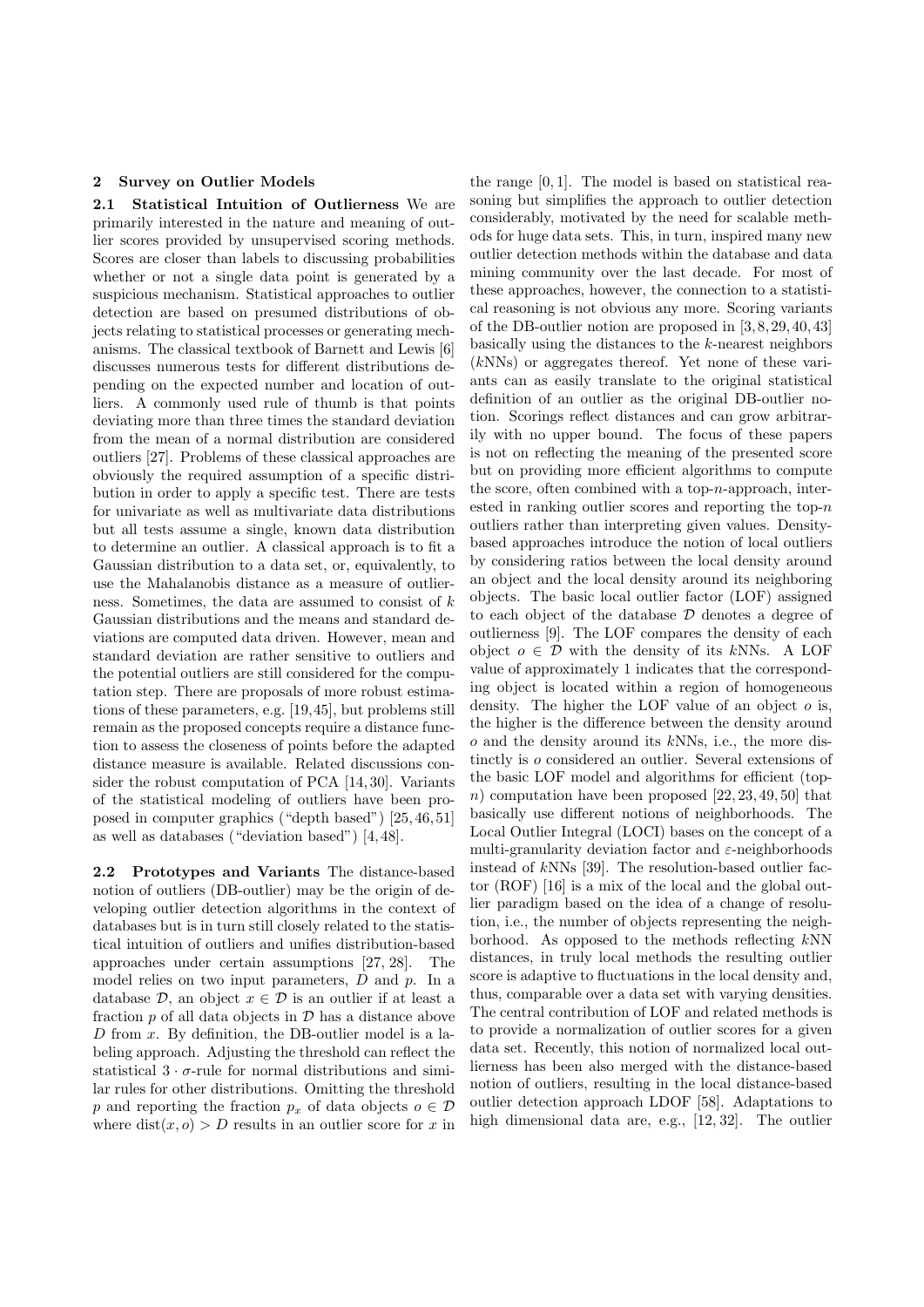

Figure 1: Deteriorating interpretability of outlier scores for recent methods. For the data depicted in (a), the histograms (b)–(f) show bins of similar outlier scores of different algorithms along the x-axis and the relative number of objects in each bin along the y-axis.

score ABOD [33] is not primarily based on conventional distance measures. It assesses the variance in angles between an outlier candidate and all other pairs of points. Its relationship to other outlier models is unclear. Since the variance of angles is lower for outliers than for inliers, ABOD is an example where, as opposed to many other methods, the higher score reflects a lower outlierness.

**2.3 Rise and Decline of Outlier Models** While outlier detection algorithms became ever more sophisticated and efficient during the last decade of research e.g. in terms of providing the top- $n$  outliers ever faster, less diligence has been invested in the meaning and comparability of the scores provided by the different methods. In Figure 1, we observe some interesting trends for several state-of-the-art methods of outlier detection. For a simple 2-d data set containing a large bivariate normal distribution (inliers) and a small but wider uniform distribution responsible for outliers (Fig.  $1(a)$ ), a simple statistical method is fitting a Gaussian model and deriving linearly inverted probability density values, sketched in Fig. 1(b) as a histogram. Many points show values between 0 and 0.9 corresponding to the distance from the mean. The relative gap between 0.9 and 1 reflects the spatial gap between the points truly generated by a Gaussian model and the outer rim of sparsely distributed points from the uniform distribution which attract an outlier probability of 1. While DB-Outlier scores [28] and reference-based outlier scores [40] are both normalized scorings in the range [0, 1] (the latter assessing approximately k-NN distances and normalizing the obtained values for a data set), their distribution is rather different (Fig.  $1(c)$ ). A gap between an outlier score 0.9 and 1 is still visible for DB-Outlier but its size and distinctiveness is diminished considerably. Also, there are no true inlier probabilities for DB-Outlier. For the k-NN distances based outlier factor, the scale is not normalized anymore and in its scaling it is actually highly sensible to the data distribution and dimensionality at hand since it merely reflects occurring distances. There is no gap observable anymore, but scores for outliers are more and more increasing with no hint whatsoever which score is large enough to characterize an outlier. For LOF [9], LDOF [58], and LOCI [39] (Fig.  $1(e)$ ), the scale of outlier scores is also dependent on the given data distribution though the scores are locally adaptive and the authors proposed a typical inlier value (1, 0.5, and 0, for LOF, LDOF, and LOCI, respectively). While outliers generally attract higher scores, and the typical inlier values are abundantly occurring, there is once more no gap contrasting between still-inlier and already-outlier values. Finally, the range for ABOD [33] is 0 (corresponding to outliers) up to over 80, 000. Again, although the ranking is viable, no contrast between inlier scores and outlier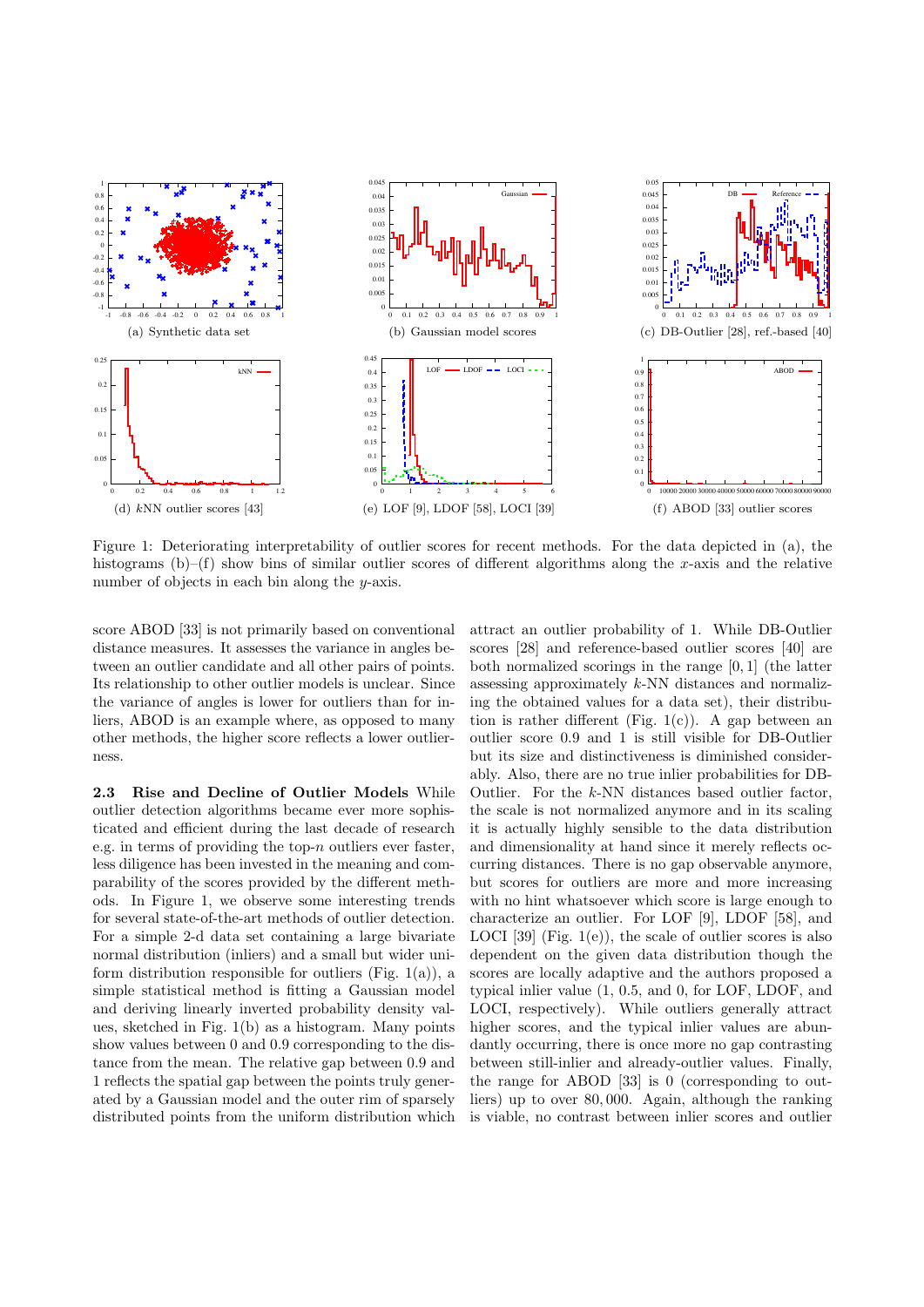scores is visible and hence the user does not have any clue which score was small enough to label an outlier.

A reason that all these aspects have not gained much attention so far might be that outlier detection methods usually have been evaluated in a ranking setting ("give me the top-n outliers"). This, however, is an unrealistic or at least unsatisfactory scenario in many applications since it requires exact knowledge on the number of outliers in a data set in order to retrieve all and only outliers, especially if there is no distinguished gap between outlier scores and inlier scores.

**2.4 Summary** Outlier detection methods are based on quite different assumptions, intuitions, and models. They naturally also differ substantially in the scaling, range, and meaning of values, and they are differently well suited for different data sets. Their results, however, are in many cases very difficult to compare. Opposite decisions on the outlierness of single objects may be equally meaningful since there is no generally valid definition of what constitutes an outlier in the first place. For different applications, a different selection of outlier detection approaches may be meaningful. The development of methods within the database and data mining community, triggered by Knorr and Ng, was focussed on efficiency rather than on interpretability. As a consequence, these methods usually are not able to translate their scoring result into a label. There is usually no clear decision boundary which score is generally sufficient to designate any data point as an outlier (as opposed to the  $3 \cdot \sigma$ -rule-of-thumb in a statistical context). Here, we try to reestablish a genuine interpretability of outlier "scores" for some methods exemplary for the different families of outlier models.

## **3 Unifying Outlier Scores**

The fundamental motivation for a re-scaling of outlier scores is to establish sufficient contrast between outlier scores and inlier scores, inspired by Hawkins [20]: "a sample containing outliers would show up such characteristics as large gaps between 'outlying' and 'inlying' observations and the deviation between outliers and the group of inliers, as measured on some suitably standardized scale". As shown above, existing outlier scores often lack this contrast between outliers and inliers, i.e., there is usually no clear gap between the scores of outliers and inliers. Beside a poor semantic of the provided scores it becomes hard for the user to differentiate between objects from both classes. The above typification of outlier models and the respective meaning of resulting outlier scores (cf. Section 2) facilitates types of functions to transform an outlier score to a comparable, normalized value or even to a probability value. For example,

the scorings of LOF and LDOF share a similar meaning and, thus, can be transformed by similar functions. The DB-Outlier labeling can be translated into a scoring approach directly resulting in a score in the range [0, 1]. Scores reaching infinity (either as maximal outlier score or as maximal inlier score) require more complex considerations for transformation. For example, the normalization procedure applied to  $k$ -NN score approximations in the reference points approach [40] does not result in good contrast of outlier scores vs. inlier scores (see Fig.  $1(c)$ ). Instead, it is just a scaling onto the range [0, 1]. For scores with extremely low numeric contrast we therefore consider functions to stretch interesting ranges while shrinking irrelevant regions.

**3.1 A General Procedure for Normalizing Outlier Scores** Based on the above considerations, we will first derive a general framework for transforming outlier scores to a comparable, normalized value or even to a probability value. After that, we sketch how this framework can be implemented for existing outlier scores. The anticipated minimum requirements of the resulting score are regularity and normality. An outlier score S is called *regular* if  $S(o) \ge 0$  for any object o,  $S(o) \approx 0$ if o is an inlier, and  $S(o) \gg 0$  if o is an outlier. An outlier score  $S$  is called *normal* if  $S$  is regular and the values are restricted by  $S(o) \in [0,1]$ . Many outlier scores are already regular and/or normal. For example, probability based outlier scores obviously are already normal. Others will require slight adjustment or larger transformation for regularity. A transformation that yields a regular (normal) score is called regular (normal). An important property of transformations is that they should not change the ordering obtained by the original score. Formally we require that for any  $o_1, o_2 : S(o_1) \leq S(o_2) \Rightarrow T_S(o_1) \leq T_S(o_2)$ . Alternatively, for inverted scores, it is also admissible to have for any  $o_1, o_2 : S(o_1) \leq S(o_2) \Rightarrow T_S(o_1) \geq T_S(o_2)$ . A transformation that either fulfills the first or the second equation is called ranking-stable. Note that this does permit  $S(o_1) < S(o_2) \wedge T_S(o_1) = T_S(o_2)$ . This is intentional since we do accept some loss in information for inliers (where the ranking information is not interesting) if that helps increasing the contrast for outliers.

We consider formally two steps in the process of unification of scores, where either step may be optional (depending on the score  $S$ ): (i) A *regularization Reg* basically transforms a score S onto the interval  $[0, \infty)$ such that  $Reg_S(o) \approx 0$  for inliers and  $Reg_S(o) \gg 0$  for outliers. We propose different regularization procedures for different types of scores in Section 3.2 depending on their original domains. (ii) A normalization basically transforms a score into the interval [0, 1]. We propose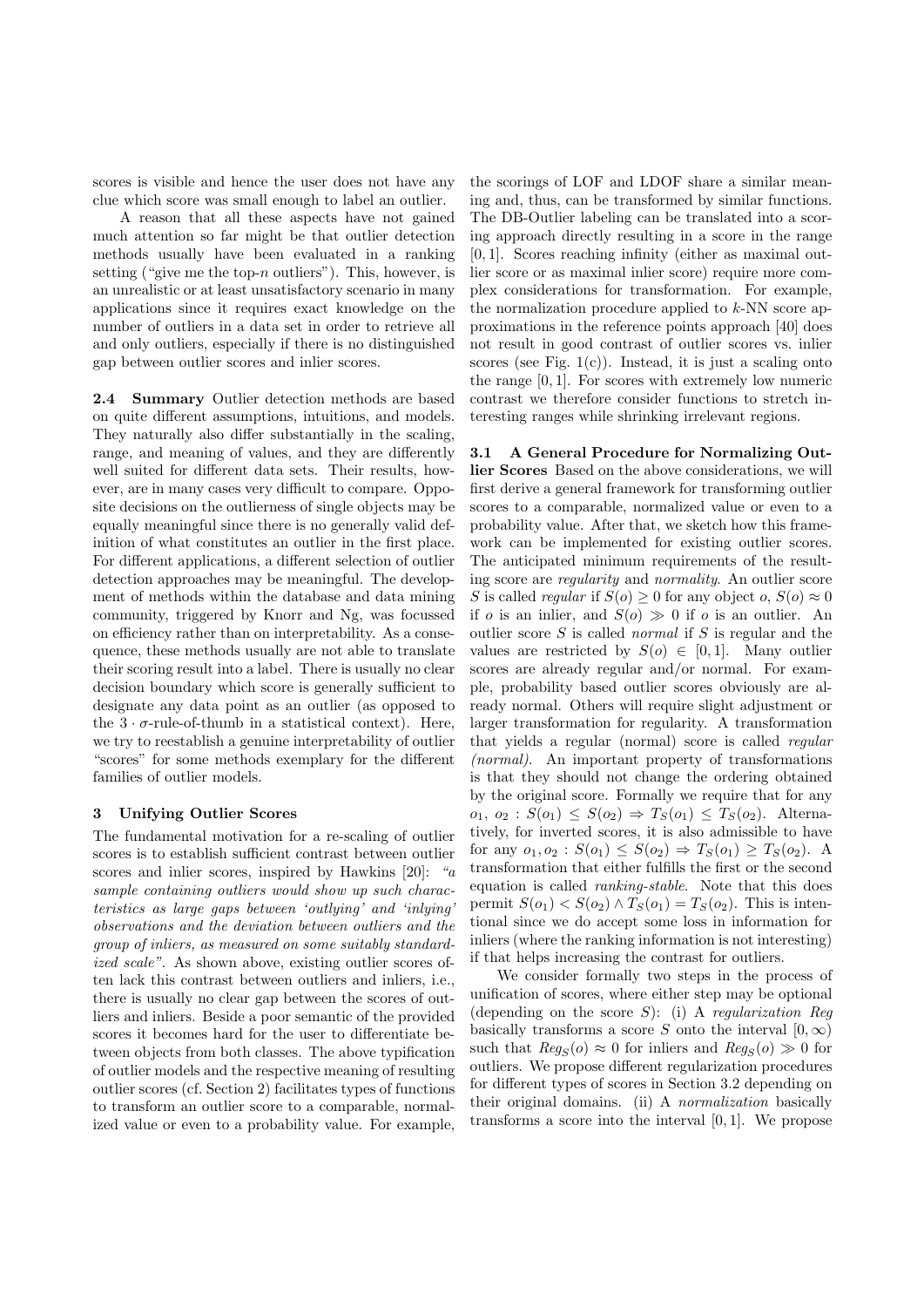different normalization procedures in Section 3.3. Both, regularizations and normalizations, can be used to enhance the contrast between inliers and outliers. Some normalizations will require a regularized score to work with, while others do not have this requirement but may still perform better if the data was regularized beforehand. Hence, it can even be beneficial to apply a normalization to an already normal score, if the normalization stretches interesting regions and shrinks irrelevant intervals.

**3.2 Regularization** Different scores need different transformations to become regular. In the following, we outline regularization procedures for different classes of outlier scores

**3.2.1 Baseline Regularization** The local outlier scores LOF, LDOF, and their variants are not yet regular, since the expected value for non-outliers is not 0. In case of LOF and its variants, the expected inlier value is  $base_{LOF} = 1$ . For LDOF the expected inlier score is  $base_{\text{LDOF}} = \frac{1}{2}$ . The expected outlier score is  $\gg$  base in both cases. These scores can however be regularized with a very simple transformation. Let  $base_S$  be the baseline (expected inlier value) of the outlier score S. The idea for a regular transformation is to take the difference of the observed value  $S(o)$ of an object  $o$  and the baseline value bases. This transforms any interval  $[base, \infty)$  to the interval  $[0, \infty)$ . Since the considered scores may also produce scores that are smaller than  $base_S$  indicating also inliers, we need some adjustment not to get negative scores after transformation:

$$
Reg_S^{base_S}(o) := \max\{0, S(o) - base_S\}.
$$

This regularization is ranking-stable:

$$
S(o_1) \leq S(o_2) \Leftrightarrow S(o_1) - bases \leq S(o_2) - bases
$$
  
\n
$$
\Rightarrow \max\{0, S(o_1) - base_S\} \leq \max\{0, S(o_2) - base_S\}
$$
  
\n
$$
\Leftrightarrow \text{Reg}_S^{base_S}(o_1) \leq \text{Reg}_S^{base_S}(o_2).
$$

In other words, if  $o_1$  has a lower score than  $o_2$  which means  $o_1$  is less an outlier than  $o_2$  for LOF, its variants and LDOF, then it cannot have a higher score after a baseline regularization. Note that for  $S(o_1) < S(o_2)$ bases we lose information, since  $Reg_S^{bases}(o_1)=0=$  $Reg_S^{bases}(o_2)$ , but this is intentional. It is also easy to see that this regularization does not enhance the contrast between inlier and outlier scores.

**3.2.2 Linear Inversion** In some outlier models, high scores are inliers. For example, when using the



Figure 2: ABOD scores, after logarithmic inversion

density function of a Gaussian model, high density identifies inliers, while a density close to 0 indicates outliers. To regularize such models, we need to invert them. For that purpose, we simply take the difference between the observed score  $S(o)$  and the maximum possible (or observed) score  $S_{\text{max}}$ .

$$
Reg_S^{\text{lininv}}(o) := S_{\text{max}} - S(o).
$$

Since  $S_{\text{max}} \geq S(o)$ , this transformation is regular. Ranking-stability for inverted scores can also easily be shown:  $S(o_1) \leq S(o_2) \Leftrightarrow -S(o_1) \geq -S(o_2) \Leftrightarrow$  $Reg_S^{\text{lininv}}(o_1) \geq Reg_S^{\text{lininv}}(o_2)$ . It is also easy to see that this regularization does not enhance the contrast between inlier and outlier scoring.

**3.2.3 Logarithmic Inversion** A simple linear inversion as mentioned above is not appropriate for algorithms with very low contrast such as ABOD. A more useful regularization for ABOD that also addresses the enhancement of contrast between inliers and outliers uses the logarithm function:

$$
Reg_S^{\text{loginv}}(o) := -\log(S(o)/S_{\text{max}}).
$$

Note that this regularization is only defined if  $S(o) > 0$ for all objects o and  $S_{\text{max}}$  finite. ABOD is such a score that produces only positive values greater than zero; there is no upper bound so we have to choose  $S_{\text{max}}$  from the occurring scores. Since the logarithm is a monotone function, the logarithmic inversion is ranking-stable. As it can be seen in Fig. 2, this regularization can significantly increase the contrast (compare to Fig.  $1(f)$ ).

**3.3 Normalization** The simplest way of bringing outlier scores onto a normalized scale is to apply a linear transformation such that the minimum (maximum) occurring score is mapped to 0 (1). A simple linear normalization can be obtained by

$$
Norm_S^{\text{linear}}(o) := \frac{S(o) - S_{\text{min}}}{S_{\text{max}} - S_{\text{min}}}.
$$

Note that, if S is a regular or regularized score,  $S_{\text{min}} =$ 0 can be used to simplify the formula. Obviously,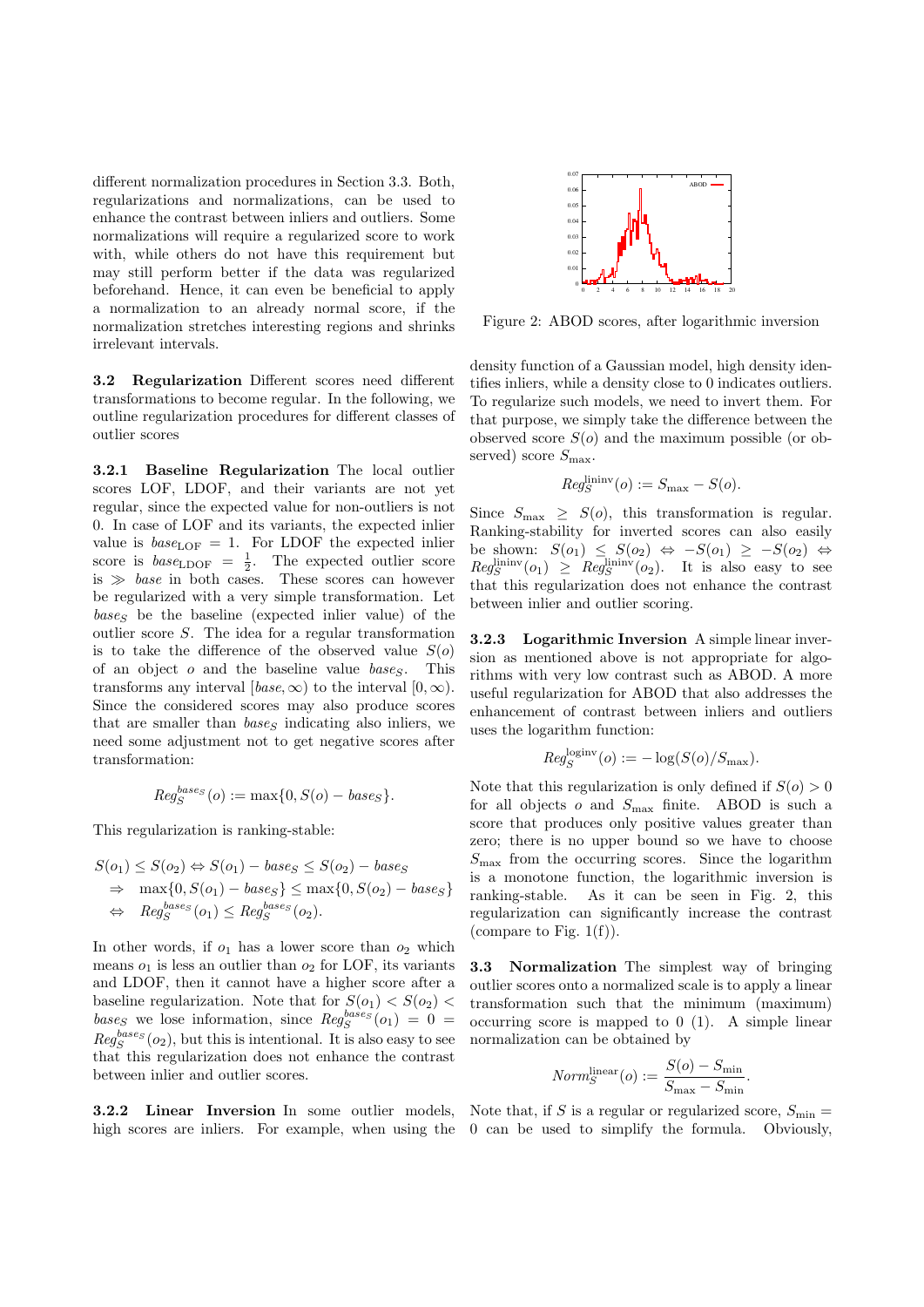this normalization does not add any contrast to the distribution of scores. Thus, here we study possibilities to enhance the contrast between inliers and outliers based on some exemplary statistical scaling methods and, hence, motivating a probabilistic interpretability of the unified scores.

**3.3.1 Statistical Scaling of Outlier Scores** Outlier scores usually are not equally distributed in their value range but follow a much more complex distribution which is hard to grasp analytically, and many assumptions have to be made to get a reliable result. In particular, when one has to assume that the data set is composed out of multiple clusters and noise distributions, a purely analytical analysis is infeasible. Even a single multidimensional normal distribution already poses the challenge, that there is no known closed form solution for its cumulative distribution function. The nature of many outlier scores depending on kNNs and even "kNNs of kNNs" like in the LOF model makes even data based on strong assumptions intractable. Instead it becomes much easier to analyze the actual score distribution on the data set without assuming anything on the distribution of the data. Note that the linear scaling proposed above can be interpreted as assuming a uniform distribution of the outlier scores. However, in order to avoid overfitting it seems advisable to choose a primitive distribution function with limited degrees of freedom that is fit to the observed outlier scores. Here we propose several normalization functions that are based on such distribution functions. It should be again pointed out that we do not draw any assumptions on the distribution of the data but on the distribution of the derived outlier scores. Let us note that any distribution function can be used for this purpose analogously, depending on how well it is fitting to the distribution of the derived outlier scores. The intuition of this approach is the following: we do not have a direct way to interpret the score, we instead evaluate how "unusual" the score of a point is, using the algorithms output score as a one-dimensional feature projection of the data.

We chose Gaussian and Gamma distributions as examples. However, the same method can be applied to any other distribution function. For ratio-based algorithms such as LOF and LDOF, ratio distributions such as the Cauchy-distribution and F-distribution are good candidates. ABOD scores, after the logarithmic inversion, on the other hand appear to be normally distributed. For example, Figure 2 shows the regularized but not yet normalized scores of ABOD on the data set from Figure 1. The optimal choice of distribution depends on the algorithm, and maybe also on the data set. As such we will not give optimal distributions for any algorithm here, but we will show in the experiments that the choice of an arbitrary distribution already offers significantly improved performance.

**3.3.2 Gaussian Scaling** According to the central limit theorem, the most general distribution for values derived from a large number of similarly distributed values is the normal distribution. Having just two degrees of freedom (the mean  $\mu$  and the standard deviation  $\sigma$ ) it is not susceptible to overfitting. Using the known estimator functions  $\hat{\mu} = E(S)$  and  $\hat{\sigma}^2 =$  $E(S^2) - E(S)^2$ , the parameters can be fit to the data efficiently in a single pass. A more sophisticated fit can be achieved by using the Levenberg-Marquardt method. Given the mean  $\mu_S$  and the standard deviation  $\sigma_S$  of the set of derived values using the outlier score  $S$ , we can use its cumulative distribution function and the "Gaussian error function"  $erf()$  to transform the outlier score into a probability value:

$$
Norm_S^{\text{gauss}}(o) := \max\left\{0, erf\left(\frac{S(o) - \mu_S}{\sigma_S \cdot \sqrt{2}}\right)\right\}.
$$

Note that the same value can be obtained by linear regularization of the cumulative distribution function:

$$
cdf_S^{\text{gauss}}(o) := \frac{1}{2} \left( 1 + erf\left(\frac{S(o) - \mu_S}{\sigma_S \cdot \sqrt{2}}\right) \right).
$$

Using the mean  $\mu_{\text{cdf}} = \text{cdf}_{S}^{\text{gauss}}(\mu_{S}) = \frac{1}{2}$  and  $\max_{\text{cdf}} = 1$ it follows that

$$
\max\left\{0, \frac{cdf_S^{\text{gauss}}(o) - \mu_{\text{cdf}}}{\max_{\text{cdf}} - \mu_{\text{cdf}}}\right\}
$$
  
= 
$$
\max\left\{0, 2 \cdot cdf_S^{\text{gauss}}(o) - 1\right\} = Norm_S^{\text{gauss}}(o).
$$

Since the Error Function  $erf()$  is monotone it is rankingstable.

If the algorithm the normalization is applied to has known characteristics, we can also use other estimators for  $\mu$  or  $\sigma.$  Comparable to the baseline approach above, let  $\mu_S = \text{base}_S$  and  $\sigma_S^2 = \frac{1}{|S|} \sum_{S} (S(o) - \text{base}_S)^2$ . We call such an approach customized Gaussian scaling. Note that the use of such a different base essentially assumes that the scores should be distributed with the given parameters. For LOF, LDOF, or LOCI, assuming a Gaussian distribution around the corresponding values of base does show nearly the same performance as a not customized Gaussian scaling. These results suggest that the values of base given by the authors of LOF, LDOF, or LOCI are actually rather appropriate.

**3.3.3 Gamma Scaling** The assumption of a Gaussian distribution works quite well in particular in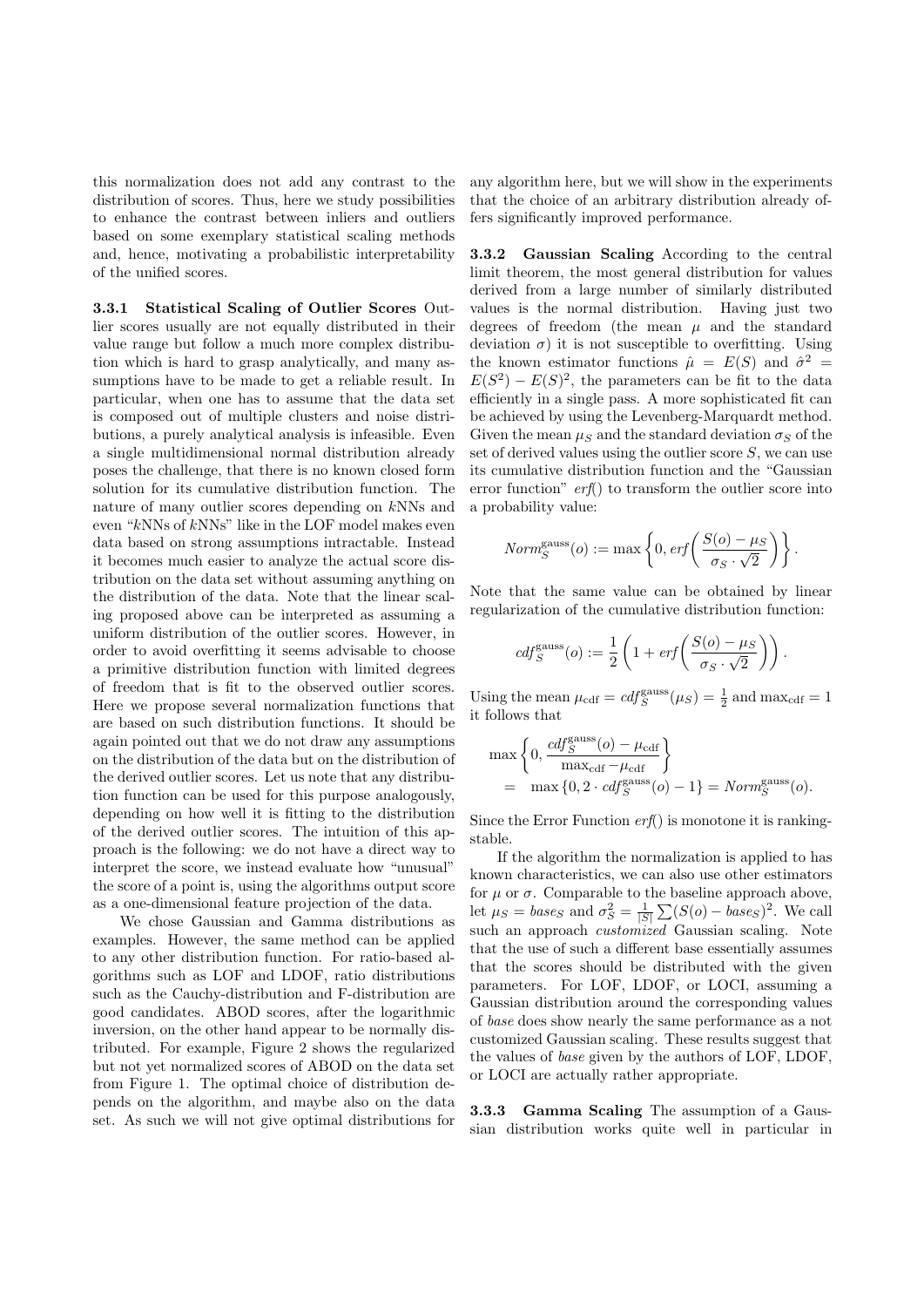high dimensionality. However, the histograms of lowdimensional kNN and LOF scores rather resemble a Gamma distribution. Notice that the  $\chi^2$  distribution and exponential distributions are specializations of the Gamma distribution:  $\chi^2(\nu) \sim \Gamma(k = \nu/2, \theta = 2)$  and  $Exp(\lambda) \sim \Gamma(k = 1, \theta = 1/\lambda).$ 

We can estimate the parameters of the Gamma distribution  $\Gamma(k, \theta)$  with shape k and Gamma mean  $\theta$ using the estimators  $\hat{\mu}$  and  $\hat{\sigma}$  as above and then using the moment estimators  $\hat{k} := \frac{\hat{\mu}^2}{\hat{\sigma}^2}$  and  $\hat{\theta} := \frac{\hat{\sigma}}{\hat{\mu}^2}$ . Note that we need  $\mu \neq 0$  for this to be well-defined which is a reasonable assumption in most cases. The cumulative density function is given by

$$
cdf_S^{\text{gamma}}(o) := \frac{\gamma(k, S(o)/\theta)}{\Gamma(k)} = P(k, S(o)/\theta),
$$

where  $P$  is the regularized Gamma function.

Similar to the Gaussian normalization, we use

$$
Norm_S^{\text{gamma}}(o) := \max\left\{0, \frac{cdf_S^{\text{gamma}}(o) - \mu_{\text{cdf}}}{1 - \mu_{\text{cdf}}}\right\},\,
$$

where  $\mu_{\text{cdf}} = \text{cdf}_{S}^{\text{gamma}}(\mu_{S}).$ 

Having transformed the scores of quite different outlier models to a range of [0, 1] does not yield a unified meaning of these scores. If interpreted as probability of being an outlier, each model still yields this probability value under certain assumptions that constitute the specific outlier model. Nevertheless, the level of unification yielded by the above transformations improves the comparability of the decisions of different approaches.

#### **4 Application Scenario: Outlier Ensembles**

**4.1 Outlier Ensemble Approaches** Building ensembles of outlier detection methods has been proposed occasionally [17, 34, 38], i.e., building different instances of outlier detection algorithms (called "detectors") for example by different parametrization, using different subspaces, or actually using different algorithms and combining the outlier scores or ranks provided by the different detectors somehow. The first approach [34] proposes to combine detectors used on different subspaces of a data set. Two combination methods have been discussed, namely breadth-first and cumulative sum. The breadth-first method is purely based on the ranks of the data objects provided by the different detectors. A combined list sorted according to their ranks in different detectors is created by merging the rank lists provided by all detectors. The cumulative sum approach provides the sum of all outlier scores provided by detectors for a data object as the object's new outlier score and re-ranks the data objects according to this new score. Although the paper pretends to provide a framework for the combination of actually different algorithms, this is questionable for the cumulative sum approach. Indeed, the paper presents results based on combinations of different instances of LOF only. While the breadth-first method does not actually compare different outlier scores, the cumulative sum would not be suitable to combine scores of largely different scales (let alone inverted scores). An improvement has been proposed by [17], utilizing calibration approaches (sigmoid functions or mixture modeling) to fit outlier scores provided by different detectors into probability values. The combination of probability estimates instead of mere ranks is demonstrated in [17] to slightly improve on the methods of [34]. Notably, although their method should theoretically be applicable to combine different outlier detection algorithms, their experiments demonstrate the combination of different values for k of the kNN distance as an outlier score only. Note that the sigmoid learning and mixture model fitting approaches proposed for calibration in [17] are based on the generalized EM algorithm and are rather unstable. In addition, they favor extreme values (0 and 1), which is not favorable for combination, but degenerates to counting and boolean combinators. The recent approach proposed in [38] eventually addresses the combination of actually different methods more explicitly. The scores provided by a specific algorithm are centered around their mean and scaled by their standard deviation, hence not interpretable as probability estimates and possibly still different in scale for different methods. As combination method, [38] propose weighting schemes trained in a semi-supervised manner similar to the training procedure described in [1]. But for an unsupervised scenario, an unweighted combination should still be admissible. To induce diversity among different detectors, [38] follow the feature bagging approach of [34].

**4.2 Combining Different Outlier Methods** Our unification approach to outlier scores combines the advantages of the previous methods while avoiding their pitfalls. We transform outlier scores of arbitrary methods into probability estimates (as we will demonstrate below, improving on the approaches proposed in [17]) and hence allow for a more stable and also more meaningful combination of arbitrary outlier detection methods in a completely unsupervised manner (improving on [34, 38]). As a simple demonstration of the applicability of our unification of outlier scores and the gained improvement in outlier ranking quality, we propose to construct an ensemble out of instances of arbitrary, different outlier detection algorithms and use the probability estimate produced by our method out of the outlier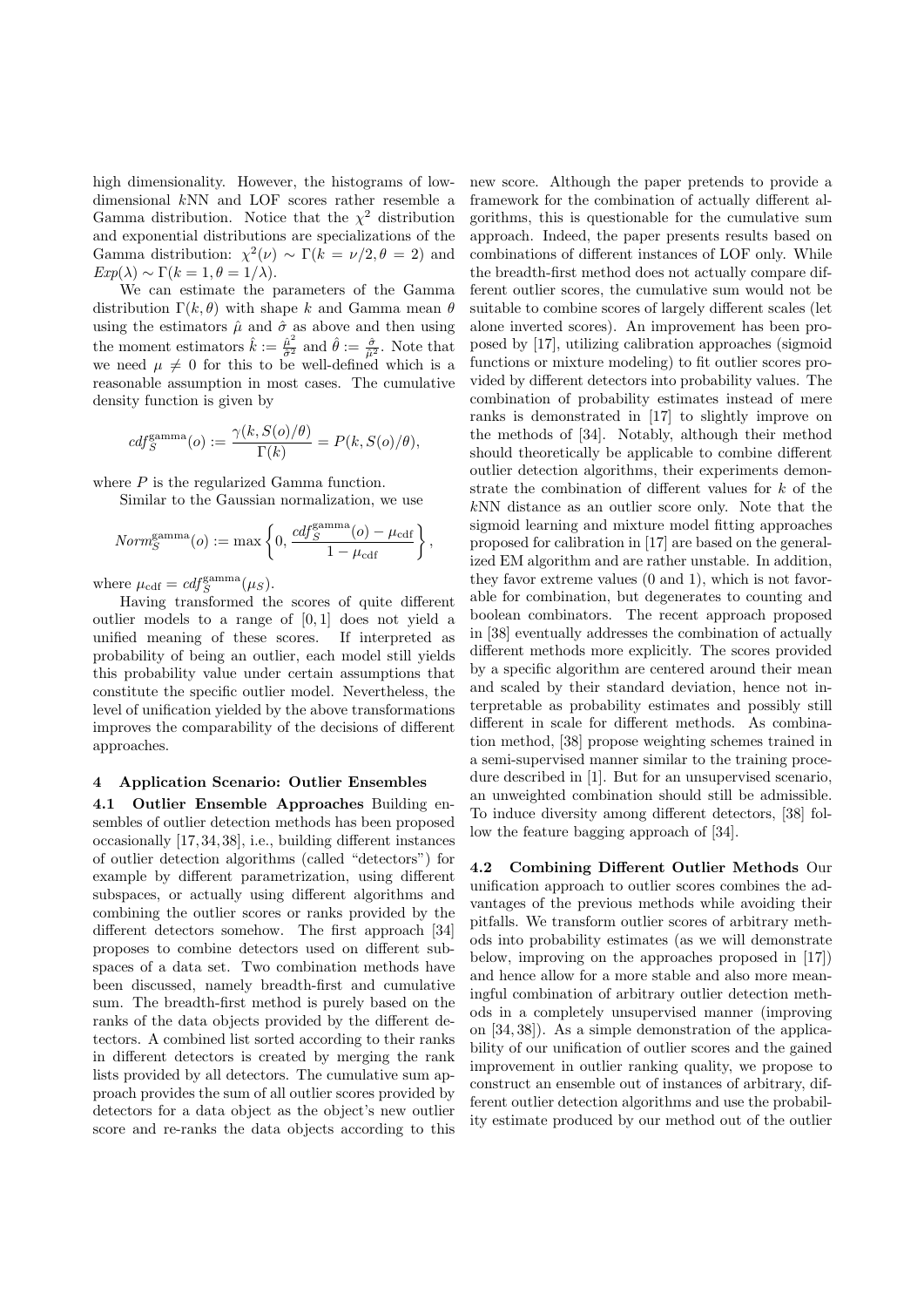score directly as a weight in the combination. As a result, we predict the probability estimate averaged over all ensemble members, i.e., for a data object  $o$ , a selection OD of instances of outlier detection algorithms and for each element  $OD_i \in OD$  some function  $prob_{OD_i}$ , mapping an outlier score  $S_i$  provided by  $OD_i$  to a probability value using a normalization suitable for  $OD<sub>i</sub>$ , as discussed in Section 3, we obtain as ensemble outlier score:

$$
P(o) = \frac{1}{|OD|} \sum_{OD_i \in OD} prob_{OD_i}(S_i(o))
$$

This is a rather simple, baseline scheme. Obviously, there are many other combinations possible that make more use of the probabilistic interpretation.

## **5 Evaluation**

A bigger advance than "yet another outlier model" is a way to the unification of the variety of existing outlier models since this opens up possibilities of comparison or even combination of different methods. In Section 3, we presented some first steps towards this goal. Here, we are however not interested in evaluating the different methods for outlier detection or ensemble construction (which would be far beyond the scope of this study) but in evaluating the increase in usability of different methods that can be gained by applying our unification approach. The evaluation of this unification irrespective of the underlying methods is not straightforward. Displaying ROC curves or ROC AUC values would not make sense since the transformations generally do not affect the ranking. We will discuss how to evaluate the unification of scores (motivated as probability estimations) meaningfully (Section 5.1), and subsequently provide a broad range of corresponding experiments (Section 5.2). Finally, we will also evaluate the application scenario sketched in Section 4 incorporating the unified scores into simple ensemble approaches to outlier detection (Section 5.3), as a proof of principle. All proposed methods and the competitors have been implemented in the framework ELKI [2].

**5.1 Evaluating Probability Estimates** The concept of calibration has been used to assess the reliability of probability estimates or confidence values in classification. An optimally calibrated prediction algorithm is expected to be correct in a portion  $x$  of all predictions that are subject to a confidence value of  $x \, [10]$ . Obtaining more or less well calibrated probability estimates has gained a lot of attention in the context of classification (e.g.  $[41, 42, 56, 57]$ ). Here, in the unsupervised context of outlier detection, we propose the first approach to reconvert plain outlier scores roughly into probability estimates as a motivation for the unification and interpretation of scores. In an unsupervised setting, however, previous approaches cannot be pursued since one cannot learn or fit a mapping but has to assume certain properties for a certain outlier algorithm. We can however assess typical distributions of outlier scores (as surveyed above) and propose suitable scaling methods to convert outlier scores into probability estimates though not optimized and thus not perfectly calibrated for each data set. In general, the pure concept of calibration is questionable anyway [13, 37, 55]. Here, however, our goal is not perfect calibration but improved interpretability of scores by an improved contrast between outlier scores (i.e., high outlier probability) and inlier scores (i.e., low outlier probability). This relates to the concept of refinement or sharpness, i.e., the forecast probabilities should be concentrated near 1 and near 0 (still being correlated with the actual occurrence of the forecast event) [13, 47]. It should be noted, though, that there may be cases of intermediate outlier probabilities. If these are indeed borderline cases requiring closer inspection, to assign an intermediate probability estimate to these data objects may be desirable. In the classification area, abstaining classifiers are adequate in such cases (see e.g. [41]). In the outlier detection area, this problem has not found much attention in recent methods but is the genuine merit of the original statistical approaches [6, 20].

An important difference between the probability estimation of outliers and of classes is the inherently imbalanced nature of the outlier detection problem. Since the data are largely dominated by the class of inliers and only a minimal number of data objects are truly outliers, assessing the root mean squared error in reliability as deviation of the probability estimates vs. the observed frequency (as e.g. in [37], for different classical evaluation measures see [36]) is not directly applicable to the scenario of outlier probability estimates. Any outlier detection procedure always estimating a zero (or a very small) outlier probability would already be almost perfectly calibrated. Optimal calibration can be achieved by merely estimating the proportion of outliers in a data set instead of assessing the outlierness of single data objects. In the supervised context of classification, much effort has been spent on methods of sanitizing imbalanced class prior probabilities for training as well as for evaluation of classifiers [7, 24, 44, 53]. Closely related to the problem of imbalanced classes are cost sensitive learning [11, 54] and boosting [26]. Applying a costmodel to a prediction task means that errors are differently penalized for different classes during the learning procedure. Different costs for different types of error are a quite realistic scenario. What truly counts is not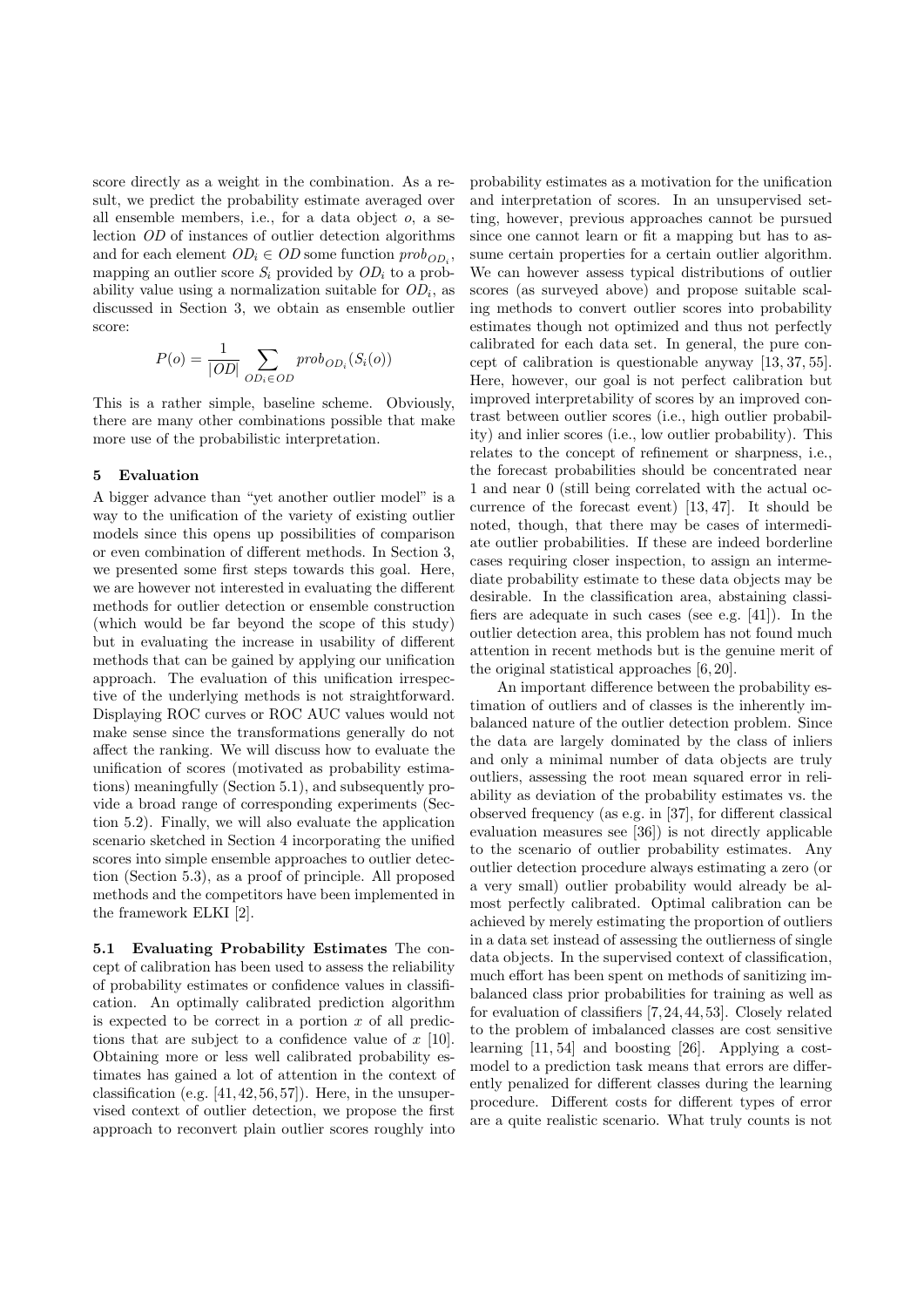the optimally calibrated probability estimation but the minimized costs of a decision (in the decision-theoretic sense of [52], see also [35]), where the decision, of course, is based on the estimated probability. Instead of costs, the expected utility could also be modeled, or both, utility and costs. While in supervised scenarios classifiers can be optimized w.r.t. a certain cost model [15, 56], in the unsupervised scenario of outlier detection, the assumed cost-model cannot be used to fit or train the algorithm but only to evaluate its results. It should be noted, though, that while calibration and purely calibration related scores in itself are not a sufficient evaluation measure, a useful cost-model-based evaluation of decisions will also encourage calibration [55]. In the context of imbalanced classes, it is customary to either sample the small class up, to sample the large class down, or to alter the relative costs according to the class sizes. In [21], the latter has been shown to be generally more effective than the alternatives. Hence we adopt this procedure here, though, since we tackle outlier detection as an unsupervised task, not for adapting a training procedure to differently weighted misclassification costs but merely to evaluate the impact of a probabilistic scaling and regularization of outlier scores. Aside from a quantitative improvement, the major motivation for such a probabilistic scaling is to revert the more and more deteriorated interpretability of modern outlier detection methods into a statistically interpretable context.

In summary, we transfer the experiences with (i) probability estimates, (ii) imbalanced classification problems, and (iii) cost-sensitive learning reported in the context of supervised learning to the context of unsupervised outlier detection. Hence, we assess the impact of our transformation methods for outlier scores w.r.t. the reduction of error-costs, taking into account the different cardinality of the class of inliers  $I$  and the class of outliers O. At the same time, to simultaneously account for calibration, we do not assess binary decisions but multiply assigned probability estimates with the corresponding costs. Since the costs for the correct decisions are always 0, only errors account for the reported values. The corresponding accuracy values would be symmetric since the assigned probability estimates would just be the complementary probabilities of the ones accounting for error costs. Formally, the reported costs are for each dichotomous problem consisting of classes  $I$  and  $O$ :

$$
\frac{1}{2} \sum_{x \in I} P(O|x) \cdot \frac{1}{|I|} + \frac{1}{2} \sum_{x \in O} P(I|x) \cdot \frac{1}{|O|}
$$

based on probability estimates  $P(C|x)$  for an object x to belong to class  $C$  as provided by the (unified) outlier score.

Table 1: Normal data, uniform noise

|                  |      |      |         | $Lin$   $LinM$   $Gau$   $GauC$ |      |      |      | Rank   SigM   MixM |
|------------------|------|------|---------|---------------------------------|------|------|------|--------------------|
| Gaussian         | 31.6 | 18.8 | 25.1    | 36.6                            | 26.6 | 25.1 | 28.8 | 51.5               |
| $kNN$ [43]       | 20.4 | 19.4 | 3.3     | 25.6                            | 4.5  | 25.0 | 9.2  | 15.1               |
| agg. $kNN$ [3]   | 21.1 | 20.2 | 2.9     | 24.2                            | 4.4  | 25.0 | 7.9  | 16.1               |
| $LDOF$ [58]      | 22.6 | 21.9 | 4.2     | 27.8                            | 4.5  | 25.1 | 9.0  | 21.1               |
| $LOGI$ [39]      | 29.1 | 25.8 | 15.0    | 33.2                            | 16.0 | 33.2 | 23.5 | 19.9               |
| $LOF$ [9]        | 21.6 | 21.4 | 2.3     | 6.0                             | 2.9  | 25.0 | 5.6  | 11.8               |
| Refer. $[40]$    | 33.8 | 14.4 | 19.5    | 39.4                            | 21.0 | 25.8 | 26.9 | 48.4               |
| $DB-Out.$ [28]   | 10.1 | 10.1 | $2.4\,$ | 10.8                            | 4.8  | 25.2 | 3.4  | 18.5               |
| <b>ABOD</b> [33] | 24.0 | n/a  | 7.4     | n/a                             | 8.5  | 25.0 | n/a  | n/a                |

Table 2: Uniform data, uniform noise

|                                |      |      |      | тарто в статегии аата, анногии попро                                            |      |      |      |                    |
|--------------------------------|------|------|------|---------------------------------------------------------------------------------|------|------|------|--------------------|
|                                |      |      |      | $\operatorname{Lin} \parallel$ LinM $ \operatorname{Gau} $ $\operatorname{Gau}$ |      |      |      | Rank   SigM   MixM |
| Gaussian                       | 37.2 | 23.8 | 29.6 | 40.7                                                                            | 30.8 | 26.5 | 32.1 | 52.1               |
| $kNN$ [43]                     | 26.5 | 24.7 | 8.9  | 37.5                                                                            | 9.4  | 26.3 | 14.8 | 28.6               |
| agg. $kNN$ [3]                 | 26.9 | 25.2 | 8.1  | 36.1                                                                            | 8.7  | 26.1 | 14.5 | 27.5               |
| LDOF<br>[58]                   | 28.9 | 27.7 | 8.9  | 34.5                                                                            | 9.2  | 26.0 | 12.8 | 27.8               |
| LOG [39]                       | 37.1 | 29.9 | 24.0 | 41.2                                                                            | 25.1 | 33.4 | 33.1 | 37.2               |
| $LOF$ [9]                      | 28.0 | 27.7 | 8.2  | 10.6                                                                            | 8.4  | 26.4 | 10.7 | 41.9               |
| Refer. $[40]$                  | 36.4 | 22.6 | 24.4 | 41.1                                                                            | 25.3 | 30.4 | 29.2 | 44.0               |
| $DB-Out.$<br>$\left[28\right]$ | 31.2 | 19.3 | 17.5 | 40.6                                                                            | 18.4 | 26.6 | 25.7 | 50.0               |
| ABOD <sup>[33]</sup>           | 34.5 | n/a  | 19.0 | n/a                                                                             | 17.2 | 27.8 | n/a  | n/a                |

**5.2 Reduction of Error-Costs** Artificial data sets offer well-defined outliers, and are thus much easier to evaluate. At the same time, there is a risk of overfitting the algorithms (or in our setup, the normalizations) to the idealized setting of artificial data. Real world data on the other hand are hard to evaluate since it is often impossible to decide whether or not a point is an outlier. Real world data sets can contain points with the same attribute values where one point is marked as outlier and the other is not. This can be due to measurement errors or incomplete data or even misclassification. As such, it is impossible to achieve "perfect" results on real data. It is best to think of real data as containing outliers, some of which are known and marked as interesting. An algorithm is working well as long as it is reporting the interesting outliers and not too many of the others.

**5.2.1 Artificial Data** The data sets we generated contained uniformly or normally clustered data, along with uniform background noise. We generated data sets of 1, 2, 3, 5, 10 and 100 dimensions, and averaged the results. The results were surprisingly stable except for LOCI and DB-Outlier detection, which can be attributed to their distance parameterization. We chose  $k = 50$  for all kNN-based algorithms, and a radius dependant on the dimensionality for radius parameters across algorithms. Since this choice was not optimized for the individual algorithms, one should not compare the values of different algorithms but rather one should compare just the different normalizations of the same algorithm. The results (in percent) for the normally distributed data are shown in Table 1. Table 2 depicts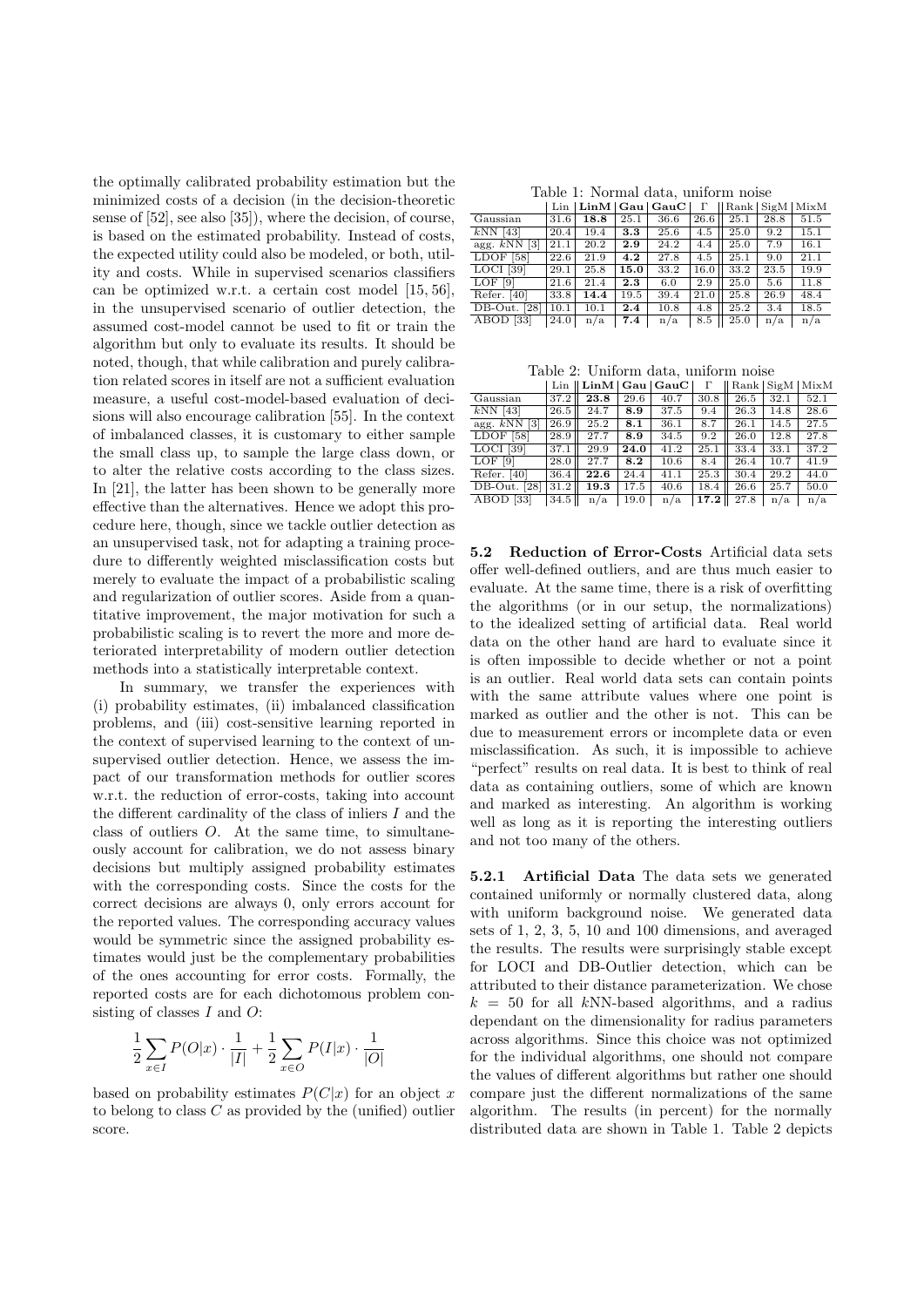Table 3: PenDigits data set

|                     |      |      |      | $Lin$   $LinM$   $Gau$   $GauC$ |      |      |          | Rank   SigM   MixM |
|---------------------|------|------|------|---------------------------------|------|------|----------|--------------------|
| Gaussian            | 48.0 | 30.3 | 41.8 | 48.9                            | 41.8 | 34.7 | 36.1     | 50.0               |
| kNN<br>[43]         | 30.9 | 30.0 | 12.0 | 34.5                            | 13.0 | 26.7 | 18.7     | 24.3               |
| agg. $kNN$ [3]      | 30.4 | 29.3 | 11.0 | 33.7                            | 11.6 | 25.9 | 18.4     | 18.6               |
| <b>LDOF</b><br>[58] | 46.3 | 47.0 | 38.8 | 45.7                            | 38.9 | 39.6 | 35.0     | 46.2               |
| <b>LOCI</b><br>[39] | 40.9 | 39.2 | 22.8 | 40.0                            | 24.3 | 30.0 | 26.2     | 51.0               |
| LOF<br>[9]          | 33.8 | 34.0 | 13.3 | 17.7                            | 13.5 | 27.5 | 16.0     | 13.5               |
| Refer.<br>[40]      | 53.7 | 57.9 | 58.0 | 52.4                            | 57.9 | 58.0 | 61.7     | 48.9               |
| $DB-Out.$<br>[28]   | 34.0 | 15.8 | 21.4 | 48.8                            | 21.6 | 26.2 | 25.6     | 50.0               |
| [33]<br>ABOD        | 35.1 | n/a  | 18.5 | n/a                             | 20.1 | 28.6 | 'a<br>n/ | n/a                |

Table 4: Wisconsin Breast Cancer data set<br>|Lin|**LinM**|Gau|GauC| Γ ||Rank|SigM|MixM

|                           | Lin               |      |      | LinM   Gau   GauC |      |      |      | Rank   SigM   MixM |
|---------------------------|-------------------|------|------|-------------------|------|------|------|--------------------|
| Gaussian                  | 48.3              | 35.0 | 46.5 | 49.0              | 46.4 | 29.1 | 40.5 | 65.6               |
| $kNN$ [43]                | 30.5              | 29.9 | 14.4 | 35.4              | 15.1 | 27.8 | 17.3 | 15.5               |
| agg. $kNN$ [3]            | 30.7              | 30.1 | 14.6 | 35.1              | 15.3 | 27.8 | 17.0 | 15.8               |
| $LDOF$ [58]               | 31.6              | 30.7 | 14.8 | 35.7              | 15.2 | 27.8 | 18.7 | 20.2               |
| $LOGI$ [39]               | $\overline{37.9}$ | 38.0 | 15.9 | 26.8              | 17.7 | 27.8 | 14.5 | 21.3               |
| LOF[9]                    | 29.8              | 29.8 | 14.1 | 18.7              | 14.5 | 27.7 | 16.4 | 13.9               |
| Refer. $[40]$             | 39.3              | 23.9 | 27.4 | 43.2              | 28.4 | 30.7 | 30.1 | 52.0               |
| $DB-Out.$ [28]            | 19.0              | 14.3 | 13.9 | 28.7              | 15.7 | 27.8 | 17.9 | 26.5               |
| $\left[33\right]$<br>ABOD | 28.2              | n/a  | 14.0 | n/a               | 15.8 | 27.3 | n/a  | n/a                |

the results for the uniformly distributed data sets.

We compare different transformations, starting with a simple linear scaling to the interval [0, 1] ("Lin"). a linear baseline transformation with  $\mu_S = \text{base}_S$ ("LinM"), a Gaussian scaling ("Gau"), a customized Gaussian scaling adjusting  $\mu_S = \text{base}_S$  ("GauC") and a Gamma scaling ("Γ"). As comparison scalings we include a naive transformation that discards the actual scores and just uses the resulting ranking (in [0, 1] and denoted by "Rank") and the normalizations introduced by [17], namely Sigmoid fitting ("SigM") and mixture model fitting ("MixM"). In case of ABOD, we used the log-regularization in combination with linear, Gaussian, and Gamma scaling. As we do not want to compare the different methods but only the transformations, one should only compare different values from the same row. It can be seen, that for all methods, most scaling methods yield considerably better results (in terms of decreased error costs) compared to the original score ("Lin"). While the methods of [17] sometimes work quite well, they have shown to be unreliable due to the use of an EM-style model estimation. In particular the mixture model ("MixM") approach often converges to a "no outliers" or "all outliers" model. The overall results also suggest that a Gaussian scaling is — although not always the winner  $-$  a good choice. This demonstrates that the application of our proposed unification can clearly increase the usability of outlier scores.

**5.2.2 Real Data** To produce real-world data sets for use in outlier detection, we chose two well-known data sets from the UCI machine learning repository [5], known as "Pen Digits" and "Wisconsin Breast Cancer".

Table 5: Ensemble results

| KDDCup1999 data set:                                |                  |                                              |
|-----------------------------------------------------|------------------|----------------------------------------------|
| Ensemble construction                               | ROC AUC          | Combination method                           |
| Feature Bagging LOF                                 | 0.7201           | unscaled mean [34]                           |
| 10 rounds,                                          | 0.7257           | sigmoid mean $[17]$                          |
| dim $\in$ [d/2 : d - 1],                            | 0.7300           | mixture model mean [17]                      |
| $k=45$                                              | 0.7312           | HeDES scaled mean [38]                       |
|                                                     | 0.7327           | maximum rank [34]                            |
|                                                     | 0.7447           | mean unified score                           |
| LOF[9]                                              | 0.6693           | mixture model mean [17]                      |
| $k = 20, 40, 80, 120, 160$                          | 0.7078           | unscaled mean [34]                           |
|                                                     | 0.7369           | sigmoid mean $[17]$                          |
|                                                     | 0.7391           | HeDES scaled mean [38]                       |
|                                                     | 0.7483           | maximum rank [34]                            |
|                                                     | 0.7484           | mean unified score                           |
| Combination of                                      | 0.5180           | mixture model mean [17]                      |
| different methods:                                  | 0.9046           | maximum rank [34]                            |
| LOF [9], LDOF [58],                                 | 0.9104           | unscaled mean [34]                           |
| $kNN$ [43], agg. $kNN$ [3]                          | 0.9236           | sigmoid mean [17]                            |
|                                                     | 0.9386           | HeDES scaled mean [38]                       |
|                                                     | 0.9413           | mean unified score                           |
|                                                     |                  |                                              |
|                                                     |                  |                                              |
| ALOI images with outliers:<br>Ensemble construction | ROC AUC          | Combination method                           |
|                                                     | 0.7812           |                                              |
| Feature Bagging LOF                                 | 0.7832           | mixture model mean $[17]$                    |
| 10 rounds,                                          | 0.7867           | sigmoid mean $[17]$                          |
| dim $\in$ [d/2 : d - 1],<br>$k=45$                  | 0.7990           | maximum rank [34]                            |
|                                                     | 0.7996           | unscaled mean [34]<br>HeDES scaled mean [38] |
|                                                     | 0.8000           | mean unified score                           |
| $\overline{\text{LOF}}$ [9]                         | 0.7364           | mixture model mean [17]                      |
| $k = 10, 20, 40$                                    | 0.7793           | maximum rank [34]                            |
|                                                     | 0.7805           | sigmoid mean $[17]$                          |
|                                                     | 0.7895           | HeDES scaled mean [38]                       |
|                                                     | 0.7898           | unscaled mean [34]                           |
|                                                     | 0.7902           | mean unified score                           |
| Combination of                                      | 0.7541           | mixture model mean [17]                      |
| different methods:                                  | 0.7546           | maximum rank [34]                            |
| LOF [9], LDOF [58],                                 | 0.7709           | unscaled mean [34]                           |
| $kNN$ [43], agg. $kNN$ [3]                          | 0.7821           | sigmoid mean [17]                            |
|                                                     | 0.7997<br>0.8054 | mean unified score<br>HeDES scaled mean [38] |

To obtain outliers, one of the classes (corresponding to the digit 4 and to malignant tumors) was down sampled to 20 (Pen Digits) and 10 (Wisconsin) instances. This approach was adopted from [58]. To obtain more statistic reliability, we produced 20 random samples each, and averaged the results on these data sets. For control purposes, the standard deviation was recorded and is insignificant. Given that each of the classes in the data can well contain their own outliers, and it is just the down sampled class that we consider as interesting outliers, it is not surprising that the best result still incurred error costs of 10 to 15 percent. The results on the real world data sets are depicted in Table 3 (PenDigits) and Table 4 (Wisconsin). Again it can be observed that applying our transformations can considerably reduce the error costs which indicates an improved usability for discerning between outliers and inliers. In summary, it can be observed on synthetic as well as real-world data that our transformations work well. It is worth noting that none of the distributions (uniform, Gaussian, Gamma) assumed to model the values of the outlier scores is the winner in all experiments. However, it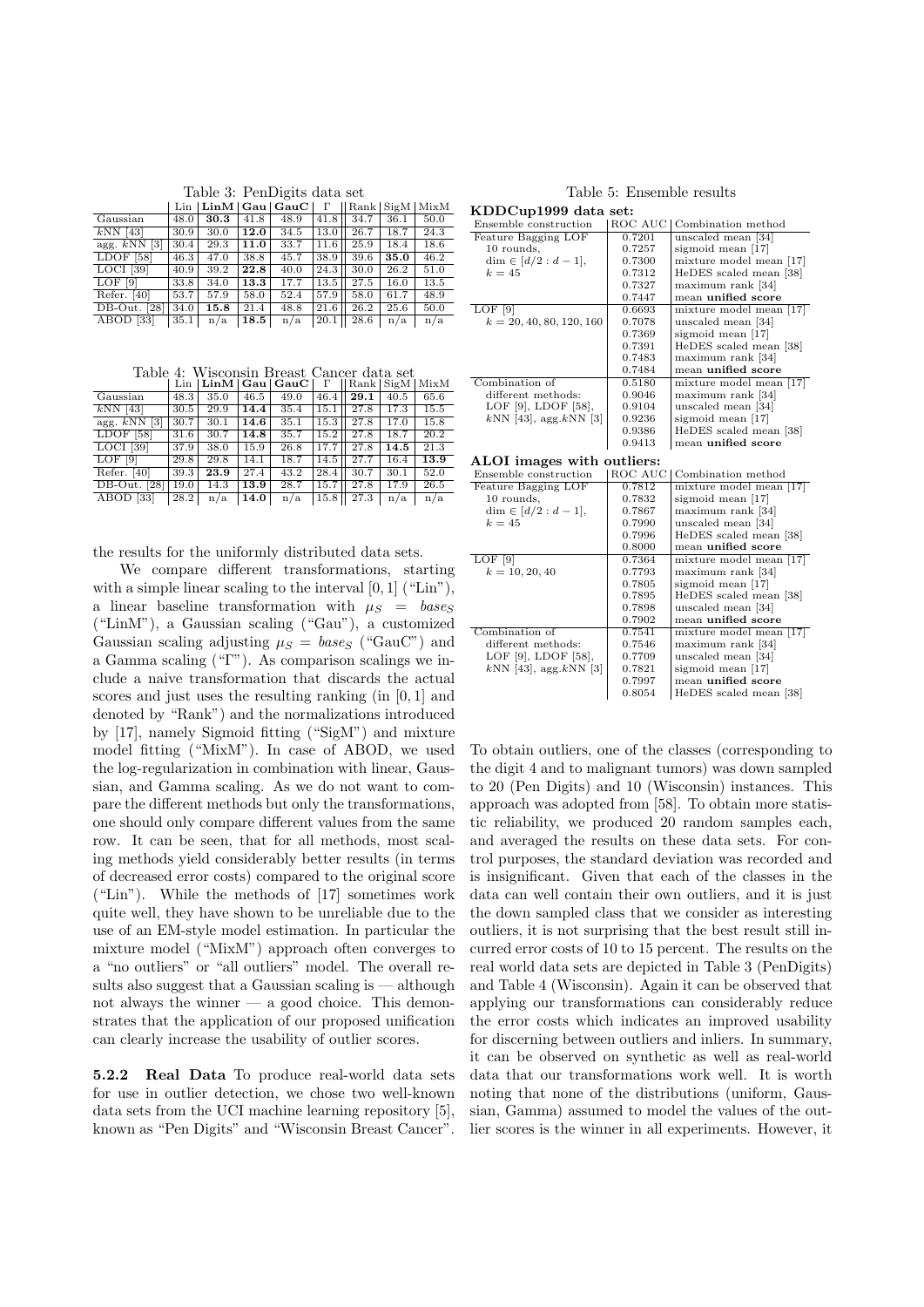is not the scope of this study to evaluate which distribution best fits which outlier score on which data settings. Rather, we wanted to show that using any distributionbased transformation can yield a significant boost in accuracy compared to the original methods.

**5.3 Improvement in Outlier Ensembles** We constructed ensembles for the KDDCup 1999 dataset as well as an image data set derived from the Amsterdam Library of Object Images [18] (50.000 images, 1508 of rare objects with 1−10 instances) using three strategies to obtain diversity: "feature bagging", where a subset of dimensions is selected for each instance; LOF with different values of k on the full-dimensional dataset; and combination of four different methods (LOF, LDOF,  $kNN$ , and aggregate  $kNN$ ). We did not include ABOD, since its inverted score would be unfair to use without regularization. We evaluated different methods for normalizing and combining the scores into a single ranking, and computed the ROC area under curve (AUC) value for each combination. For comparison, we implemented the methods of [17, 34, 38] (see Section 4).

Table 5 gives an overview of the results. Despite the trivial mean operator used, the use of unified scores produced excellent and stable results, in particular when combining the results of different algorithms, and even when the kNN methods did not work well on the ALOI image data.

## **6 Conclusion**

State-of-the-art outlier scores are not standardized and often hard to interpret. Scores of objects from different data sets and even scores of objects from the same data set cannot be compared. In this paper, we proposed a path to the unification of outlier models by regularization and normalization aiming (i) at an increased contrast between outlier scores vs. inlier scores and (ii) at deriving a rough probability value for being an outlier or not. Although we took the first step on this path only, we demonstrated the impact of such a procedure in reducing error-costs. We envision possible applications of this unification in a competition scenario, i.e., comparing different methods in order to select the most appropriate one for a given application, as well as a combination scenario, i.e., using different methods complementary in order to combine their strengths and alleviate their weaknesses. In the first scenario, the improved possibilities of analyzing strengths and weaknesses of different existing methods may facilitate better direction of efforts in design and development of new and better approaches to outlier detection. For the latter scenario, we demonstrate the beneficial impact of our approach in comparison to previous attempts of building outlier ensembles. Future work could focus on deriving comparable probability values for a broader selection of methods, a better calibration, or on further tuning the transformation functions towards optimal contrast between outlier- and inlier-scores.

#### **References**

- [1] N. Abe, B. Zadrozny, and J. Langford. Outlier detection by active learning. In Proc. KDD, 2006.
- [2] E. Achtert, H.-P. Kriegel, L. Reichert, E. Schubert, R. Wojdanowski, and A. Zimek. Visual evaluation of outlier detection models. In Proc. DASFAA, 2010.
- [3] F. Angiulli and C. Pizzuti. Fast outlier detection in high dimensional spaces. In Proc. PKDD, 2002.
- [4] A. Arning, R. Agrawal, and P. Raghavan. A linear method for deviation detection in large databases. In Proc. KDD, 1996.
- [5] A. Asuncion and D. J. Newman. UCI Machine Learning Repository, 2007. http://www.ics.uci.edu/ ~mlearn/MLRepository.html.
- [6] V. Barnett and T. Lewis. Outliers in Statistical Data. John Wiley&Sons, 3rd edition, 1994.
- [7] G. E. A. P. A. Batista, R. C. Prati, and M. C. Monard. A study of the behavior of several methods for balancing machine learning training data. SIGKDD Explor., 6(1):20–29, 2004.
- [8] S. D. Bay and M. Schwabacher. Mining distance-based outliers in near linear time with randomization and a simple pruning rule. In Proc. KDD, 2003.
- [9] M. M. Breunig, H.-P. Kriegel, R. Ng, and J. Sander. LOF: Identifying density-based local outliers. In Proc. SIGMOD, 2000.
- [10] G. W. Brier. Verification of forecasts expressed in terms of probability. Monthly Weather Review, 78(1):1–3, 1950.
- [11] N. V. Chawla, D. A. Cieslak, L. O. Hall, and A. Joshi. Automatically countering imbalance and its empirical relationship to cost. Data Min. Knowl. Disc., 17(2):225–252, 2008.
- [12] T. de Vries, S. Chawla, and M. E. Houle. Finding local anomalies in very high dimensional space. In Proc. ICDM, 2010.
- [13] M. DeGroot and S. E. Fienberg. The comparison and evaluation of forecasters. The Statistician, 32(1/2):12– 22, 1983.
- [14] N. Delannay, C. Archambeau, and M. Verleysen. Improving the robustness to outliers of mixtures of probabilistic PCAs. In Proc. PAKDD, 2008.
- [15] P. Domingos. MetaCost: a general method for making classifiers cost-sensitive. In Proc. KDD, 1999.
- [16] H. Fan, O. R. Zaïane, A. Foss, and J. Wu. A nonparametric outlier detection for efficiently discovering top-N outliers from engineering data. In Proc. PAKDD, 2006.
- [17] J. Gao and P.-N. Tan. Converting output scores from outlier detection algorithms into probability estimates. In Proc. ICDM, 2006.